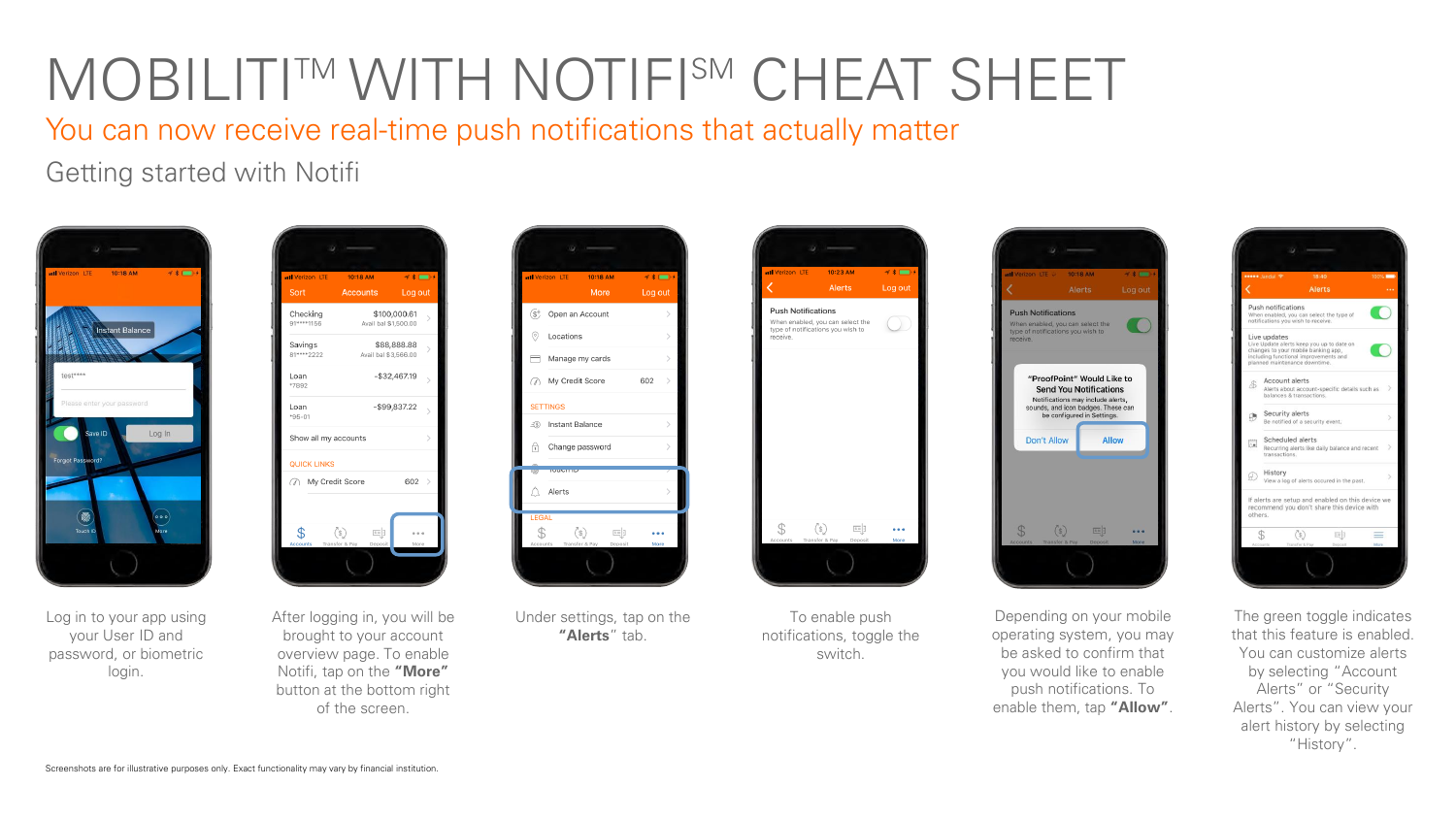You can now receive real-time push notifications that actually matter

How to enable account alerts



Under the "More" menu, tap on the **"Alerts"** tab under settings.



After enabling push notifications, tap on the **"Account Alerts"** tab.



You will be able to choose the account for which you wish to receive alerts.



After selecting the appropriate account, you can add specific alerts. To add a new alert, tap on the **"Add New Alert"** tab at the top the screen.



Where eligible, you can receive balance and transaction alerts. Tap on the specific alert(s) you want to receive and set specific parameters if necessary. These settings will be saved after they are enabled.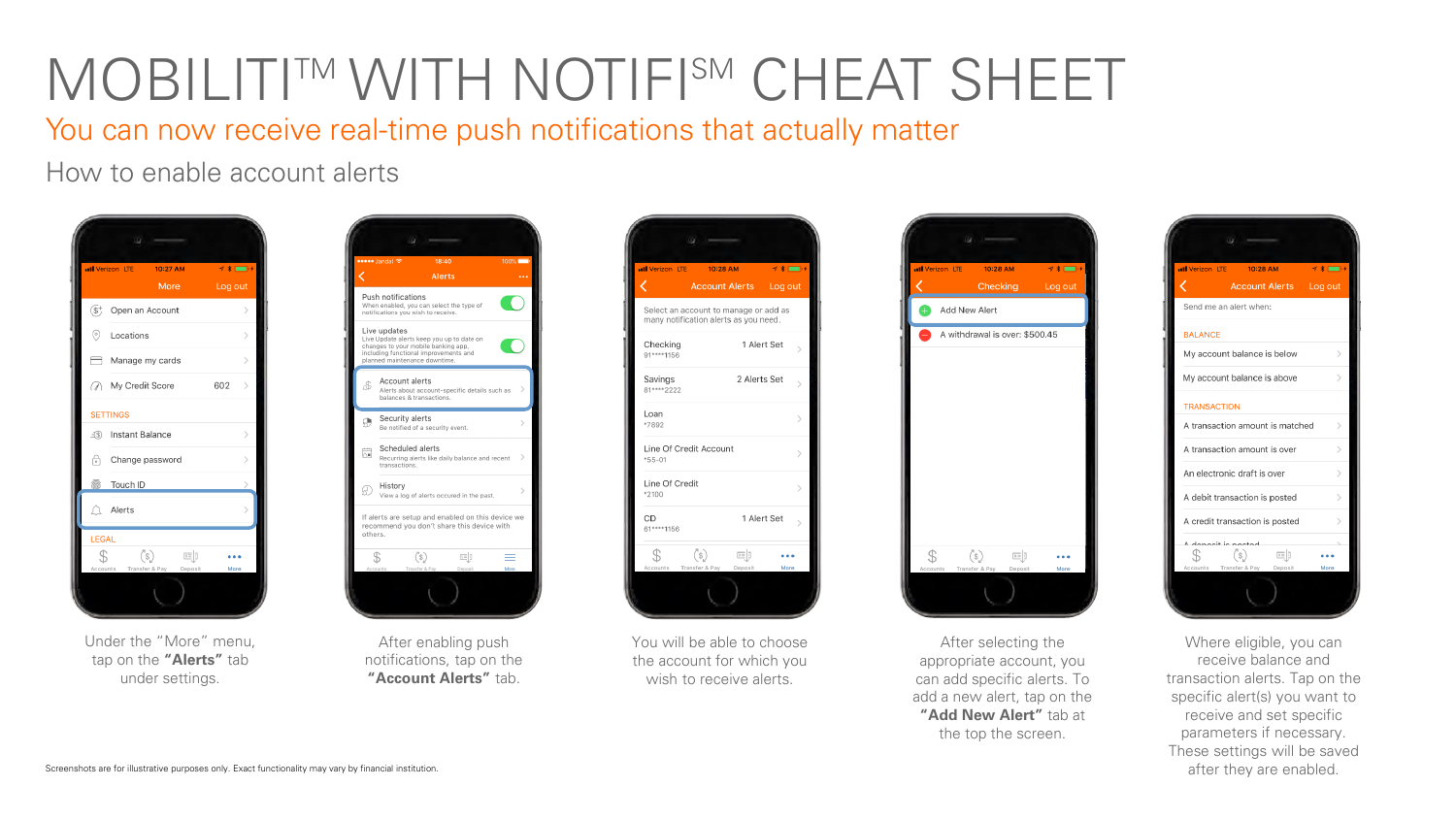You can now receive real-time push notifications that actually matter

How to enable security alerts



After enabling push notifications, tap on the **"Security Alerts"** tab.



Where eligible, you can toggle on security alerts for a change of address, account lock outs and password changes. Toggle on the security alerts you want to receive.



The green toggle indicates that these security alerts are enabled.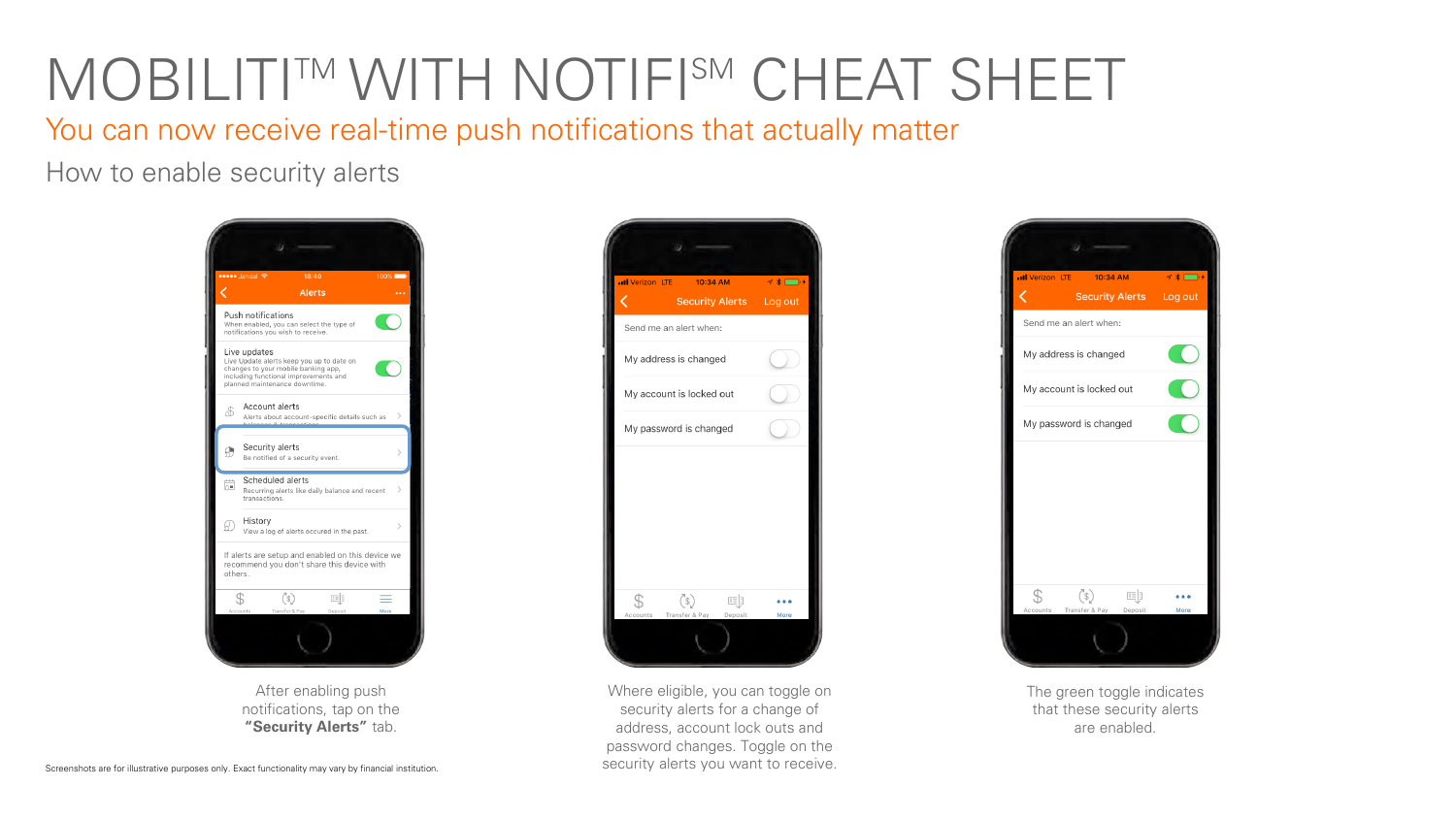You can now receive real-time push notifications that actually matter

How to schedule current balance alerts



After enabling push notifications, tap on the **"Scheduled Alerts"** tab.



You will be able to choose the account for which you wish to receive alerts.



After selecting the appropriate account, you can add specific alerts. To add a new alert, tap on the **"Add New Alert"** tab at the top the screen.



Tap on the **"Current balance"** button to schedule notifications of your account balance on specific day(s) and time(s).



Select the day(s) and time(s) you want to receive account balance alerts. Tap **"Save"** to enable the notification schedule and frequency.